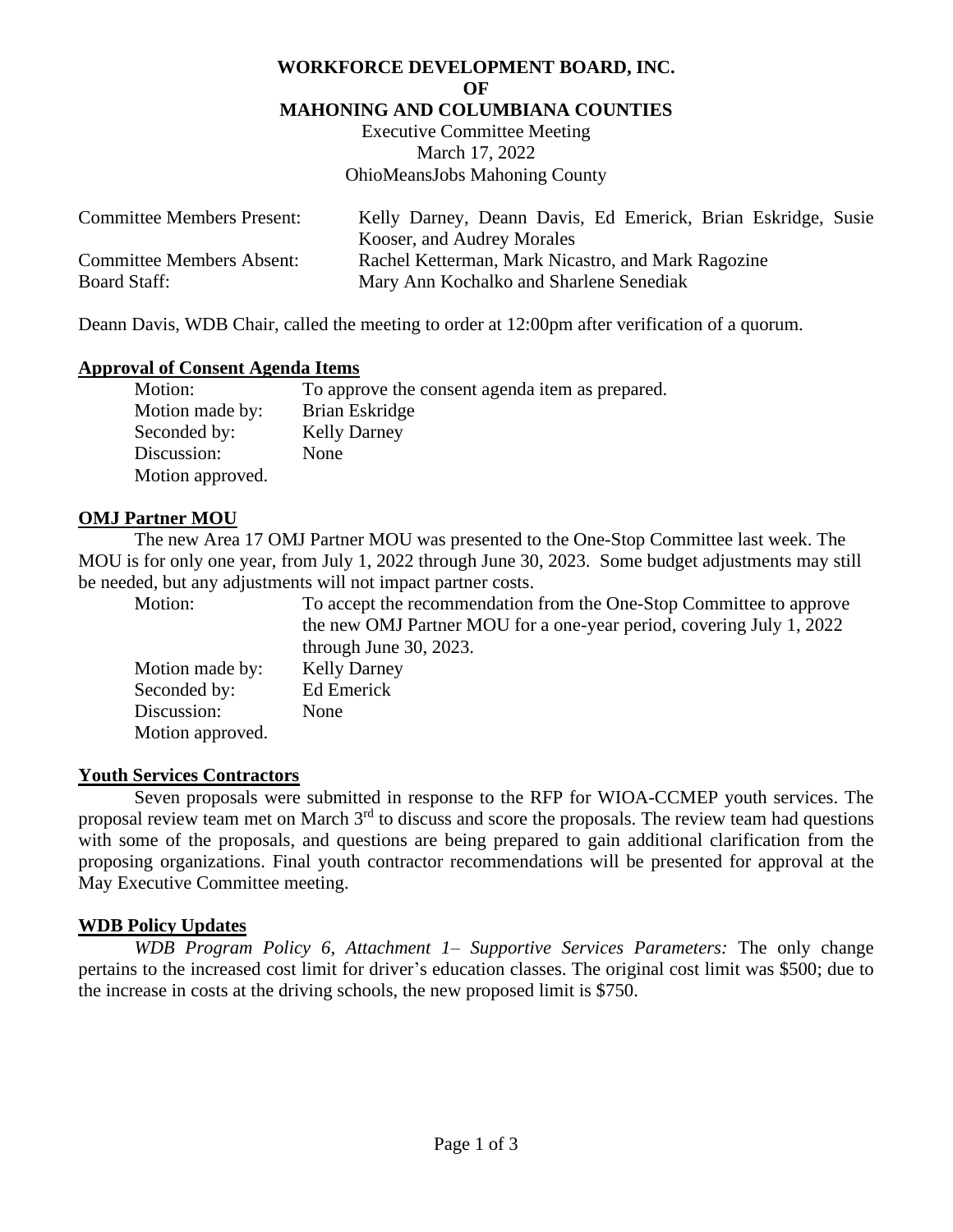Motion: To approve the WDB Program Policy 6, Attachment 1 – Supportive Services Parameters, as discussed. Motion made by: Ed Emerick Seconded by: Audrey Morales Discussion: None Motion approved.

# **OMJ Center Phase 3 Certification**

Responses for Section 2 *(OhioMeansJobs System Reflects Innovative and Effective Service Design)* and Section 3 *(OhioMeansJobs System Operates with Integrated Management Systems and High-Quality Staffing)* of the Phase 3 balanced scorecard were presented for scoring.

The benchmarks with critical success factors reviewed and scored included:

- Benchmark 7: Uses Integrated Intake Process
	- o Critical Success Factor 12: Center staff familiar with all programs and refers effectively
- Benchmark 8: Implements Practices to Engage Industry Sectors
	- o Critical Success Factor 13: System uses and drives skills-based initiatives
- Benchmark 9: Balances Labor Exchange with Talent Development
	- o Critical Success Factor 14: Staff can convey local/regional strategies to customers
- Benchmark 10: Ensures Meaningful Access to All Customers
	- o Critical Success Factor 15: Centers are physically and programmatically accessible
- Benchmark 11: Includes Both Virtual and Center-Based Service Delivery for Job Seekers, Workers, and Employers
	- o Critical Success Factor 16: Center expands delivery with robust virtual services
	- o Critical Success Factor 17: Increases accessibility through community partners and sites
- Benchmark 12: Incorporates Evidence-Based Delivery Models
	- o Critical Success Factor 18: System pursues innovation through grants and initiatives
- Benchmark 13: Reflects the Establishment of Robust Partnerships Among Partners
	- o Critical Success Factor 19: Operator facilitates an integrated co-located partnership
	- o Critical Success Factor 20: System activities reflect partner collaboration
- Benchmark 14: Organizes and Integrate Services by Function (Rather Than by Program)
	- o Critical Success Factor 21: Center staff serve on functional teams based on services
	- o Critical Success Factor 22: Staff serve customers cross-functionally through programs
- Benchmark 15: Develops and Maintains Integrated Case Management Systems
	- o Critical Success Factor 23: Information collected on a customer is captured once
	- o Critical Success Factor 24: Personally identifiable information is properly secured
- Benchmark 16: Implements Operational Policies and Procedures